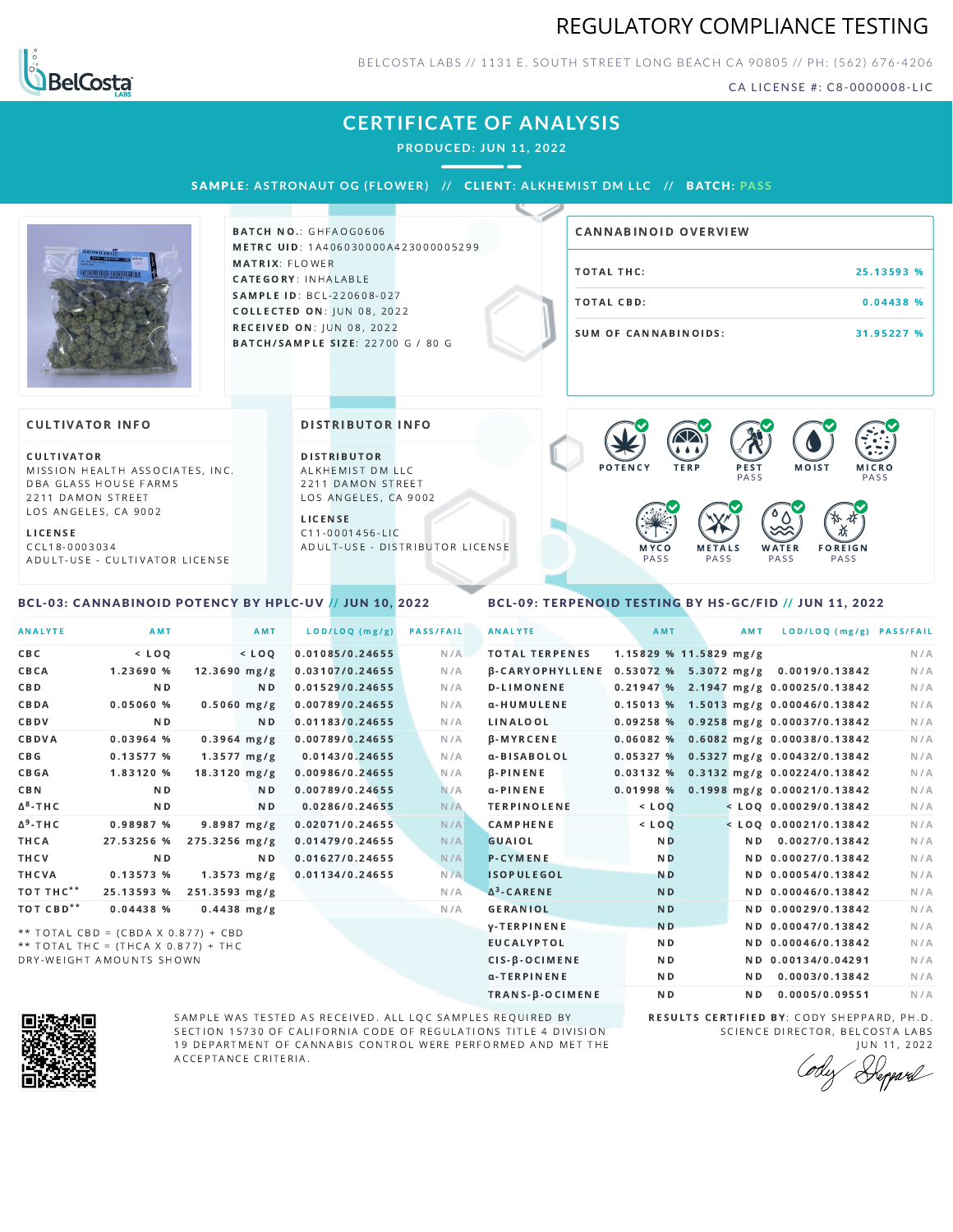# REGULATORY COMPLIANCE TESTING

### <span id="page-1-0"></span>BCL-05: RESIDUAL PESTICIDE ANALYSIS BY LC-MS/MS ESI // JUN 09, 2022

| <b>ANALYTE</b>                  |               | LIMIT AMT (µg/g) | LOD/LOQ (µg/g) PASS/FAIL |             | <b>ANALYTE</b>                | LIMIT AMT (µg/g) |     | LOD/LOQ (µg/g) PASS/FAIL |             |
|---------------------------------|---------------|------------------|--------------------------|-------------|-------------------------------|------------------|-----|--------------------------|-------------|
| <b>ABAMECTIN</b>                | $0.1 \mu g/g$ | ND.              | 0.01153/0.04             | <b>PASS</b> | METALAXYL                     | $2 \mu g/g$      | N D | 0.00503/0.02             | PASS        |
| ACEPHATE                        | $0.1 \mu g/g$ | N D              | 0.00368/0.02             | <b>PASS</b> | <b>METHIOCARB</b>             | Any amt          | N D | 0.00503/0.02             | <b>PASS</b> |
| ACEQUINOCYL                     | $0.1 \mu g/g$ | N D              | 0.00417/0.02             | PASS        | METHOMYL                      | 1 $\mu$ g/g      | N D | 0.00494/0.02             | PASS        |
| <b>ACETAMIPRID</b>              | $0.1 \mu g/g$ | ND.              | 0.00464/0.02             | <b>PASS</b> | <b>MEVINPHOS</b>              | Any amt          | N D |                          | PASS        |
| <b>ALDICARB</b>                 | Any amt       | N D              | 0.01109/0.04             | <b>PASS</b> | <b>MEVINPHOSI</b>             |                  | N D | 0.00163/0.0084           | N/A         |
| <b>AZOXYSTROBIN</b>             | $0.1 \mu g/g$ | N D              | 0.00639/0.02             | <b>PASS</b> | <b>MEVINPHOS II</b>           |                  | ND. | 0.00542/0.0316           | N/A         |
| <b>BIFENAZATE</b>               | $0.1 \mu g/g$ | N D              | 0.00355/0.02             | <b>PASS</b> | <b>MYCLOBUTANIL</b>           | $0.1 \mu g/g$    | N D | 0.00867/0.04             | PASS        |
| <b>BIFENTHRIN</b>               | $3 \mu g/g$   | N D              | 0.00473/0.04             | <b>PASS</b> | <b>NALED</b>                  | $0.1 \mu g/g$    | N D | 0.00328/0.02             | PASS        |
| <b>BOSCALID</b>                 | $0.1 \mu g/g$ | ND.              | 0.00494/0.02             | PASS        | OXAMYL                        | $0.5 \mu g/g$    | N D | 0.00455/0.02             | <b>PASS</b> |
| CARBARYL                        | $0.5 \mu g/g$ | N D              | 0.00295/0.02             | PASS        | PACLOBUTRAZOL                 | Any amt          | N D | 0.00714/0.04             | PASS        |
| CARBOFURAN                      | Any amt       | N D              | 0.00613/0.02             | <b>PASS</b> | PERMETHRIN                    | $0.5 \mu g/g$    | N D |                          | PASS        |
| CHLORANTRANIL-<br><b>IPROLE</b> | $10 \mu g/g$  | N D              | 0.00697/0.04             | PASS        | PERMETHRIN CIS                |                  | N D | 0.00237/0.0082           | N/A         |
| <b>CLOFENTEZINE</b>             | $0.1 \mu g/g$ | ND               | 0.0054/0.02              | <b>PASS</b> | PERMETHRIN TRANS              |                  |     | ND 0.00245/0.0118        | N/A         |
| COUMAPHOS                       | Any amt       | N D              | 0.00215/0.02             | <b>PASS</b> | <b>PHOSMET</b>                | $0.1 \mu g/g$    | N D | 0.0043/0.02              | PASS        |
| CYFLUTHRIN                      | $2 \mu g/g$   | ND.              | 0.05508/0.2              | <b>PASS</b> | PIPERONYLBUTO-<br>XIDE        | $3 \mu g/g$      | N D | 0.00247/0.02             | PASS        |
| <b>CYPERMETHRIN</b>             | 1 $\mu$ g/g   | N D              | 0.00556/0.04             | <b>PASS</b> | <b>PRALLETHRIN</b>            | $0.1 \mu g/g$    | N D | 0.00392/0.02             | PASS        |
| <b>DAMINOZIDE</b>               | Any amt       | ND.              | 0.00227/0.04             | PASS        | PROPICONAZOLE                 | $0.1 \mu g/g$    | N D | 0.0024/0.02              | PASS        |
| <b>DIAZINON</b>                 | $0.1 \mu g/g$ | N D              | 0.00487/0.02             | <b>PASS</b> | <b>PROPOXUR</b>               | Any amt          | N D | 0.00374/0.02             | PASS        |
| <b>DIMETHOATE</b>               | Any amt       | N D              | 0.00354/0.02             | PASS        | <b>PYRETHRINS</b>             | $0.5 \mu g/g$    | N D |                          | PASS        |
| <b>DIMETHOMORPH</b>             | $2 \mu g/g$   | N D              |                          | PASS        | <b>PYRETHRINS PYRETHRIN I</b> |                  | N D | 0.00726/0.04             | N/A         |
| <b>DIMETHOMORPH I</b>           |               | N D              | 0.00109/0.0078           | N/A         | PYRETHRINS PYRETHRIN II       |                  |     | ND 0.00754/0.02284       | N/A         |
| <b>DIMETHOMORPH II</b>          |               | ND               | 0.0015/0.0122            | N/A         | PYRIDABEN                     | $0.1 \mu g/g$    | N D | 0.0034/0.02              | PASS        |
| <b>ETHOPROPHOS</b>              | Any amt       | ND.              | 0.0041/0.02              | PASS        | <b>SPINETORAM</b>             | $0.1 \mu g/g$    | N D |                          | PASS        |
| <b>ETOFENPROX</b>               | Any amt       | N D              | 0.00274/0.02             | <b>PASS</b> | SPINETORAM J                  |                  | N D | 0.00329/0.016            | N/A         |
| <b>ETOXAZOLE</b>                | $0.1 \mu g/g$ | ND.              | 0.00385/0.02             | <b>PASS</b> | <b>SPINETORAM L</b>           |                  | N D | 0.00157/0.016            | N/A         |
| <b>FENHEXAMID</b>               | $0.1 \mu g/g$ | N D              | 0.01055/0.02             | PASS        | <b>SPINOSAD</b>               | $0.1 \mu g/g$    | N D |                          | PASS        |
| <b>FENOXYCARB</b>               | Any amt       | N D              | 0.00175/0.02             | <b>PASS</b> | <b>SPINOSAD A</b>             |                  |     | ND 0.00205/0.01438       | N/A         |
| <b>FENPYROXIMATE</b>            | $0.1 \mu g/g$ | N D              | 0.00481/0.02             | <b>PASS</b> | SPINOSAD D                    |                  |     | ND 0.00104/0.00498       | N/A         |
| <b>FIPRONIL</b>                 | Any amt       | N D              | 0.00478/0.02             | <b>PASS</b> | <b>SPIROMESIFEN</b>           | $0.1 \mu g/g$    | N D | 0.00944/0.04             | PASS        |
| <b>FLONICAMID</b>               | $0.1 \mu g/g$ | N D              | 0.00398/0.02             | <b>PASS</b> | <b>SPIROTETRAMAT</b>          | $0.1 \mu g/g$    | N D | 0.00208/0.02             | PASS        |
| FLUDIOXONIL                     | $0.1 \mu g/g$ | N D              | 0.01369/0.04             | <b>PASS</b> | SPIROXAMINE                   | Any amt          | N D | 0.00344/0.02             | PASS        |
| <b>HEXYTHIAZOX</b>              | $0.1 \mu g/g$ | N D              | 0.00297/0.02             | PASS        | <b>TEBUCONAZOLE</b>           | $0.1 \mu g/g$    | N D | 0.00816/0.04             | PASS        |
| IMAZALIL                        | Any amt       | N D              | 0.0056/0.02              | PASS        | <b>THIACLOPRID</b>            | Any amt          | N D | 0.0039/0.02              | PASS        |
| <b>IMIDACLOPRID</b>             | $5 \mu g/g$   | N D              | 0.00645/0.02             | PASS        | <b>THIAMETHOXAM</b>           | $5 \mu g/g$      | N D | 0.00358/0.02             | PASS        |
| <b>KRESOXIM-</b><br>METHYL      | $0.1 \mu g/g$ | N D              | 0.00339/0.02             | PASS        | TRIFLOXYSTROB-<br>IN          | $0.1 \mu g/g$    | N D | 0.00421/0.02             | PASS        |
| <b>MALATHION</b>                | 0.5 µg/g      | N D              | 0.00472/0.02             | PASS        |                               |                  |     |                          |             |

# BCL-13: PESTICIDE TESTING BY GC/MS // JUN 11, 2022

| <b>ANALYTE</b>         | <b>LIMIT</b>  | $AMT(\mu g/g)$ | LOD/LOQ (µg/g)  | <b>PASS/FAIL</b> |
|------------------------|---------------|----------------|-----------------|------------------|
| <b>CAPTAN</b>          | $0.7 \mu g/g$ | N D            | 0.03127/0.09469 | <b>PASS</b>      |
| <b>CHLORDANE</b>       | Any amt       | N D            |                 | <b>PASS</b>      |
| <b>CHLORDANE CIS</b>   |               | N D            | 0.01106/0.03352 | N / A            |
| <b>CHLORDANE TRANS</b> |               | N D            | 0.01058/0.03198 | N / A            |

| <b>ANALYTE</b>          | LIMIT   | $AMT(\mu g/g)$ | LOD/LOQ (µg/g)  | <b>PASS/FAIL</b> |
|-------------------------|---------|----------------|-----------------|------------------|
| <b>CHLORPYRIFOS</b>     | Any amt | N D.           | 0.01112/0.03376 | <b>PASS</b>      |
| <b>DICHLORVOS</b>       | Any amt | N D            | 0.01171/0.03549 | <b>PASS</b>      |
| <b>METHYL PARATHION</b> | Any amt | N D            | 0.01343/0.04072 | <b>PASS</b>      |